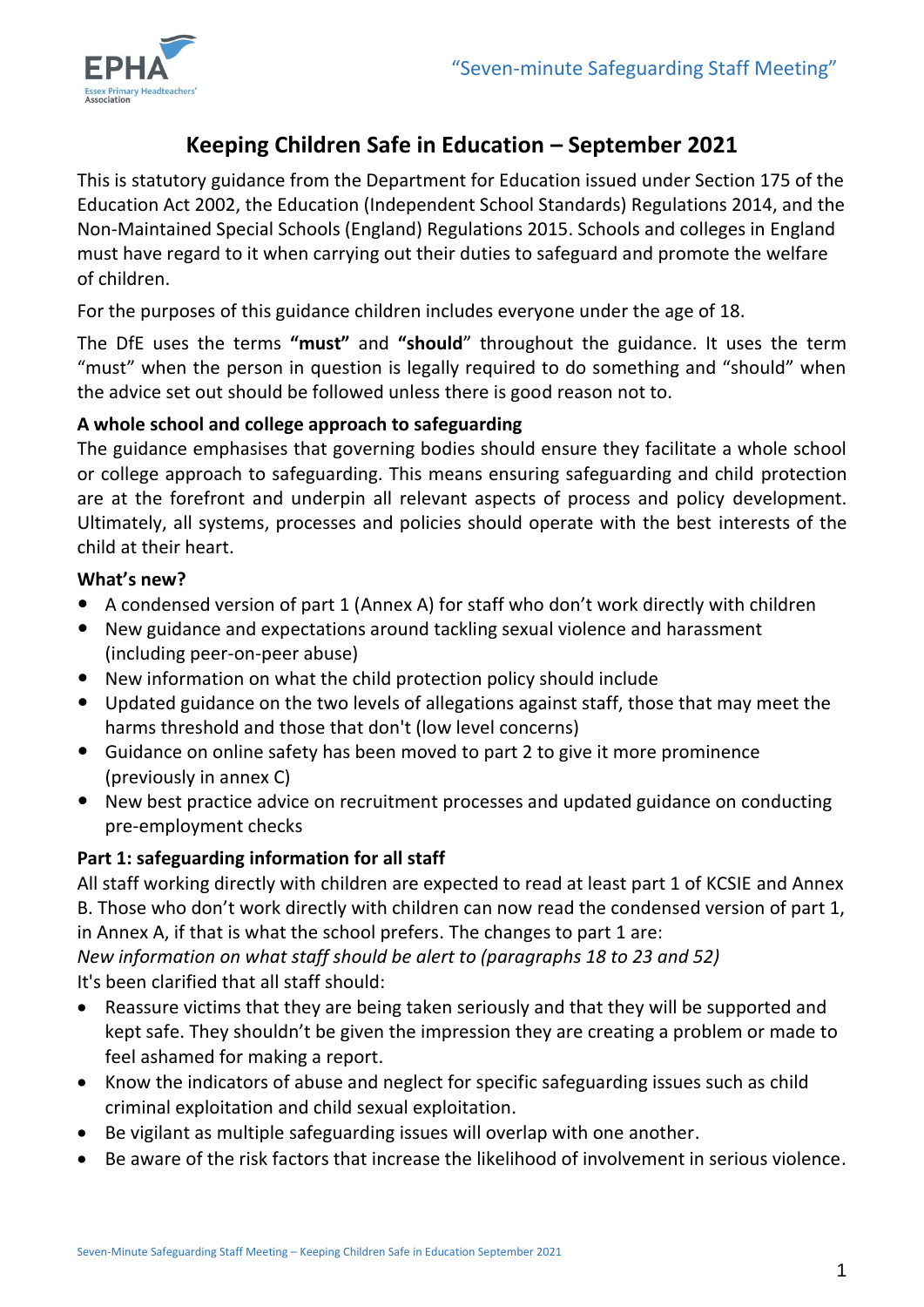*Updated list of factors which may indicate a child may benefit from early help* - to include children with: health conditions, a mental health need, a family member in prison or affected by parental offending, a risk of honour-based abuse such as female genital mutilation (FGM) or forced marriage, and persistent absence from education (including absences for part of the day).

## *Updated list of extra-familial harms to include sexual abuse and county lines*

**New expectations around peer-on-peer abuse (paragraphs 24, 29, 46, 47, 48 and 50)** There's new expectations that all staff should:

- Be aware that technology is a significant component in many safeguarding and wellbeing issues, and that children are at risk of online abuse (as well as face to face).
- Be aware that children can abuse their peers online through:
	- $\triangleright$  Abusive, harassing, and misogynistic messages.
	- $\triangleright$  Non-consensual sharing of indecent nude and semi-nude images and/or videos, especially around chat groups.
	- $\triangleright$  Sharing of abusive images and pornography, to those who don't want to receive such content.
- Recognise the indicators of peer-on-peer abuse, know how to identify it and respond to reports.
- Recognise that peer-on-peer abuse may be taking place, even if it is not reported
- Understand their role in preventing it and responding to it if they believe a child may be at risk.
- Understand the importance of challenging inappropriate behaviours between peers. If they don't, it can create an unsafe environment and lead to a culture that normalises abuse.
- Abuse can take place inside and outside of school or online.

## **Updated guidance on the types of peer-on-peer abuse (paragraph 49)**

- Updated the definition of bullying to include prejudiced-based and discriminatory bullying
- Added abuse in intimate personal relationships between peers.
- Updated the definition of physical abuse to include an online element which facilitates, threatens and/or encourages physical abuse.
- Updated the definition of sexual violence to include an online element which facilitates, threatens and/or encourages sexual violence.
- Added causing someone to engage in sexual activity without consent, such as forcing someone to strip, touch themselves sexually, or to engage in sexual activity with a third party.
- Updated the definition of 'sexting' to refer specifically to the consensual and nonconsensual sharing of nude and semi-nude images and/or videos.
- Updated the definition of 'upskirting' to specify that it typically involves taking a picture under a person's clothing without their permission (previously this was 'without them knowing').
- Updated the definition of initiation/hazing type violence to include an explanation of what may be involved, including an online element.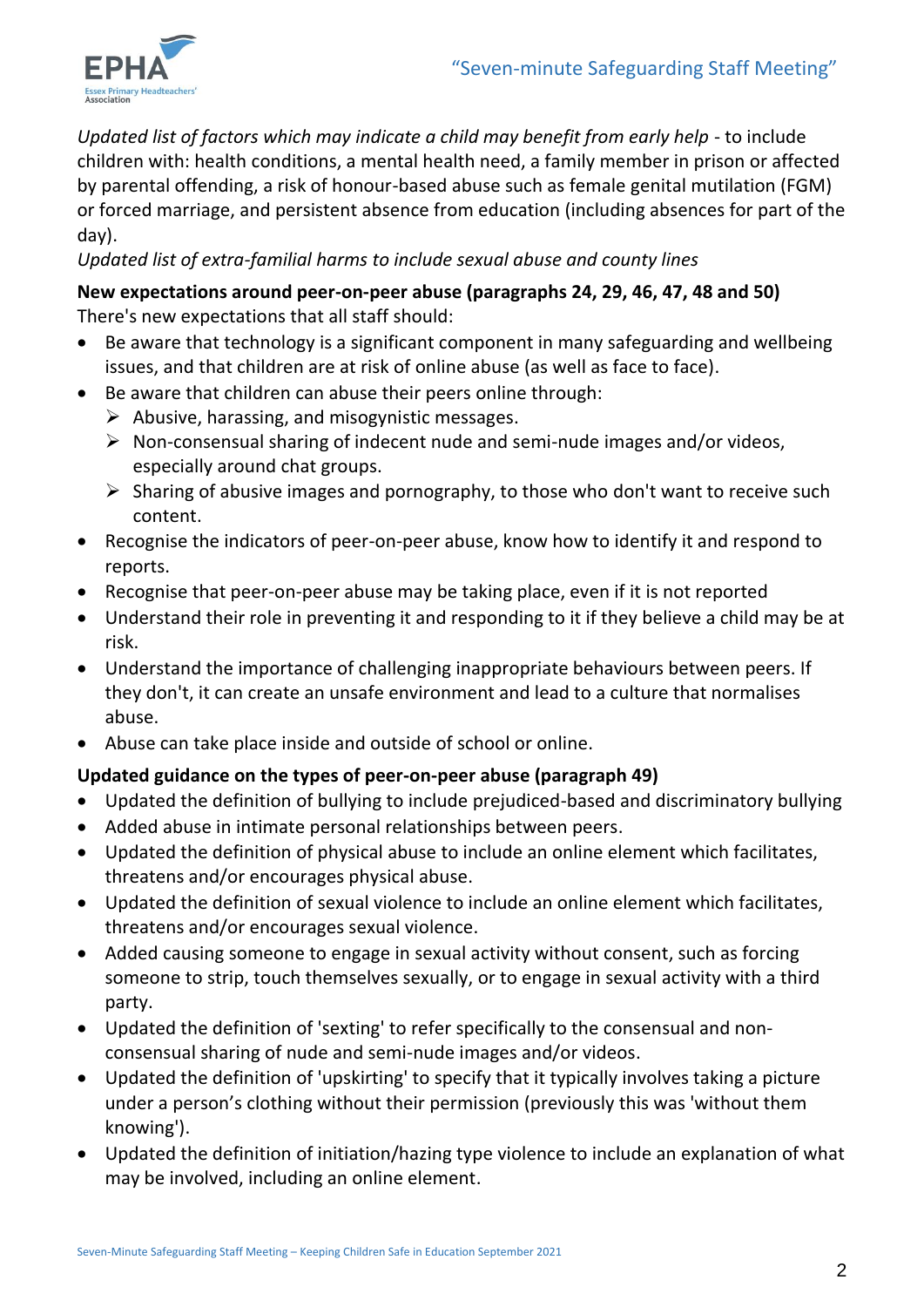

## **New information on child criminal exploitation (CCE) and child sexual exploitation (CSE)** (paragraphs 32 to 39)

The new paragraphs on CCE explain that:

- It can include vehicle crime and threatening/committing serious violence (previous examples located in annex B).
- Children may become trapped as they or their families may be threatened with violence and they may be coerced or entrapped into debt or into carrying weapons. They may carry weapons as a form of protection.
- Children involved in criminal exploitation need to be treated as victims themselves (particularly older children), even though they may commit crimes themselves.
- You should be aware that girls are at risk of criminal exploitation too, even though their experience may be different.

The new paragraphs on CSE:

- Explain that it's a form of child sexual abuse.
- Specify the types of activities that it covers, including physical contact and non-contact activities.
- Add details on which pupils it can affect (previously located in annex B).
- Clarify that some children may not realise they've been exploited (e.g. they believe they're in a romantic relationship).

In addition, there is new information on:

- responsibilities for safeguarding (paragraphs 81 to 82 and 119)
- school policies (paragraphs 85, 126 and 185)
- training (paragraphs 117 to 118)
- online safety (paragraphs 123 to 135)

## **Part 3: more details on safer recruitment measures**

There have been no changes to the statutory requirements in this section, but there is new information on the recruitment process (paragraphs 188 to 213), pre-employment checks, the single central record (SCR) (paragraphs 251, 254 and 280), agency staff, contractors and visitors (paragraphs 269 to 286), making referrals to the Disclosure and Barring Service.

## **Part 4: handling allegations against staff**

Part 4 has been split into two sections covering the two levels of allegation - those that meet the harms threshold and those that don't.

The updated guidance explains that:

- The school should do basic enquiries in line with local procedures to establish facts before contacting the local authority designated officer (LADO)
- A case manager (likely the headteacher or principal) will lead any investigation
- The case manager should discuss any concerns about the welfare of other children in the community or member of staff's family with the DSL, and make a risk assessment. The DSL may then need to make a referral to children's social services

The last bullet point in paragraph 339 refers to behaviour that may have happened outside of school that might make an individual unsuitable to work with children.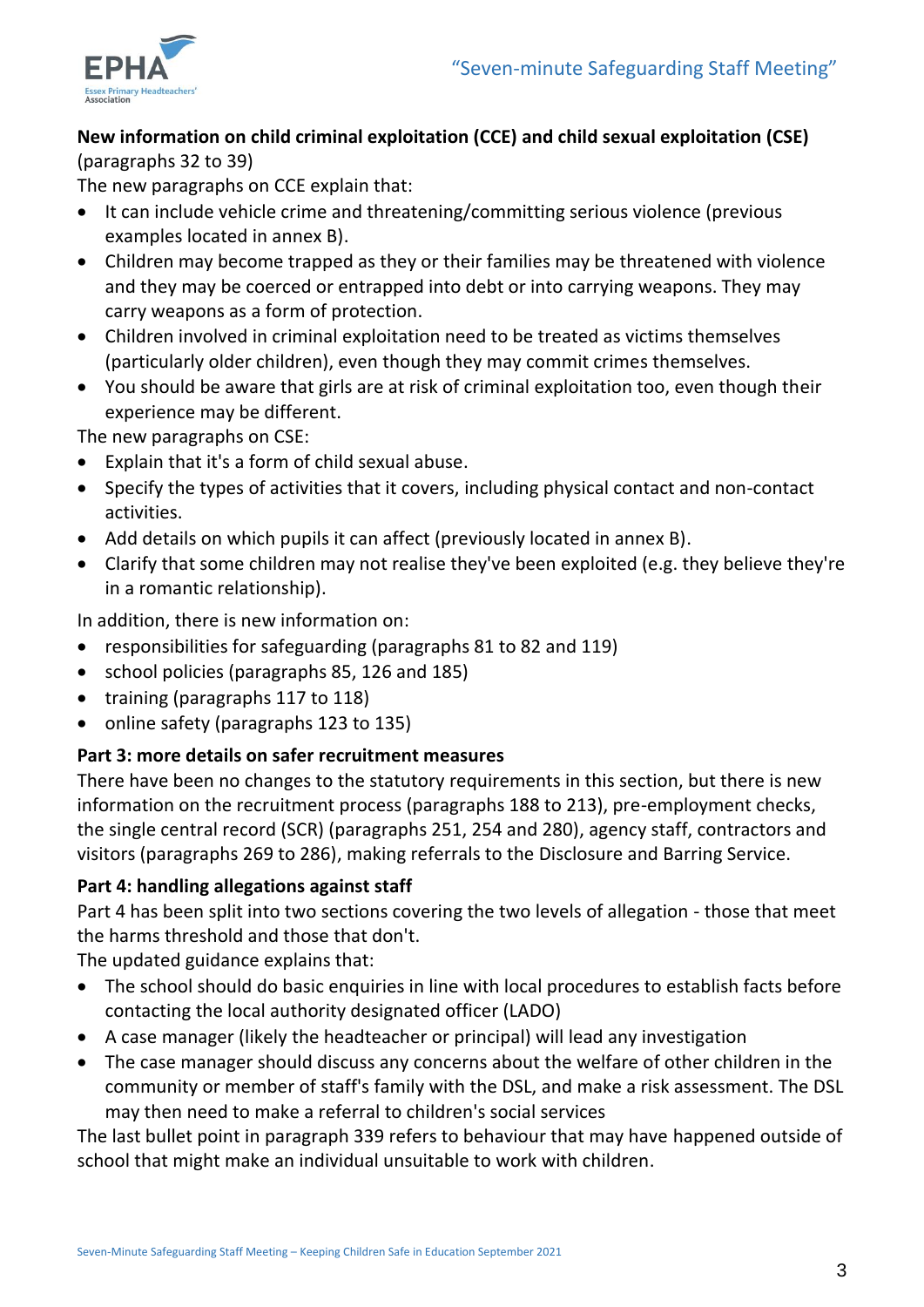

Allegations that may meet the harms threshold: allegation outcomes (paragraphs 364,369 and 389)

The updated paragraphs explain that:

- As another alternative to suspending a member of staff, you should consider moving the child to a class where they won't come into contact with the staff member
- No information about the staff member involved can be shared with other staff or parents not directly involved
- For reports found to be 'unsubstantiated, unfounded, false or malicious', it's the DSL that will consider the appropriate next steps
- For reports found to be 'deliberately invented or malicious', it's the school that should consider possible disciplinary action in line with its behaviour policy

New guidance on allegations that don't meet the harms threshold ('low level' concerns) (paragraphs 406 to 427) There's new paragraphs to explain:

- You should have policies and processes in place to manage concerns and allegations that don't meet the 'harms threshold' to take appropriate action to safeguard children
- How you can promote an open and transparent culture where all levels of concern are shared and dealt with promptly and appropriately
- Definition and examples of low level concerns
- How to record low level concerns

# **Part 5: child-on-child sexual violence and sexual harassment**

New information in the summary section (paragraphs 428 to 434) The updated summary explains that:

- Guidance in part 5 refers to child-on-child sexual violence and harassment that takes place inside or outside of school and online
- All staff need to maintain an attitude of "it could happen here"
- Addressing inappropriate behaviour can help prevent abusive/violent behaviour
- Victims of this abuse will likely find the experience distressing, which can affect their progress in school, this can be made worse if the alleged perpetrator(s) attends the same school
- Staff should be aware that girls are more likely to be victims and boys are more likely to be the perpetrators
- It could be done by a group, not just an individual, and therefore saying "perpetrator(s)" in this section, rather than "perpetrator"

You should read part 5 alongside the DfE's advice on [sexual violence and harassment](https://www.gov.uk/government/publications/sexual-violence-and-sexual-harassment-between-children-in-schools-and-colleges)

**There is new and helpful information on responding to an initial disclosure (paragraphs 441 to 444).** The updated procedures explain that staff:

- Don't need to wait for a child to make a disclosure, they should act on any concerns immediately.
- May overhear a conversation that suggest a child may have been harmed or a child's behaviour may be an indicator.
- May confiscate devices for evidence to hand to the police, if the report includes an online element.
- Can ask children outright if they've been harmed and what the nature of the harm was.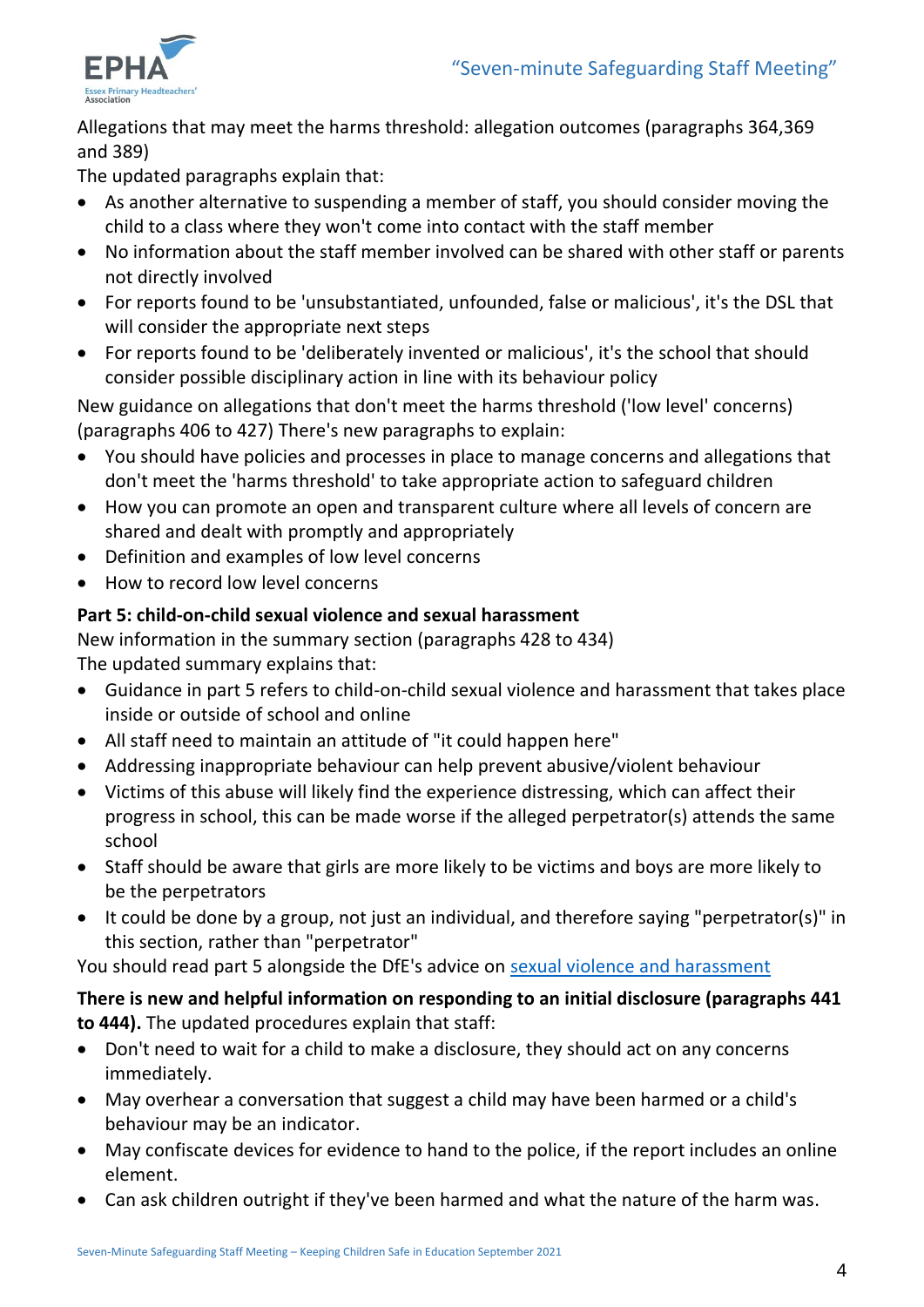

- Should keep in mind that certain children may face additional barriers to telling someone because of their vulnerability, disability, gender, ethnicity and/or sexual orientation.
- Should reflect back, using the child's language, when hearing a report.
- Should recognise it may only be the first incident reported, rather than representative of a singular incident and that trauma can impact memory, so children may not be able to recall all details or timeline of abuse.

Your response should be underpinned by the principle that "there is a zero tolerance approach to sexual violence and sexual harassment and it is never acceptable and it will not be tolerated". The DSL (and deputies) should know what the early help process is and how and where to access support.

#### **Annex B: specific safeguarding issues**

There's updated guidance on:

- CCE and CSE this is because some of the detail has been moved to part 1
- County lines added a list of indicators of abuse
- Domestic abuse added information about the Domestic Abuse Act 2021, including the statutory definition
- Channel added information about sharing information with a new school
- Peer-on-peer abuse updated to reflect the additions made in parts 1, 2 and 5 of KCSIE
- Sexual violence and harassment updated to reflect the additions made in parts 1, 2 and 5 of KCSIE

There's also new sections on:

- Child abduction and community safety incidents
- Modern slavery
- Cybercrime

## **Annex C: role of the designated safeguarding lead (DSL)**

Every school and college should have a designated safeguarding lead who will provide support to staff to carry out their safeguarding duties and who will liaise closely with other services such as children's social care. The designated safeguarding lead (and any deputies) are most likely to have a complete safeguarding picture and be the most appropriate person to advise on the response to safeguarding concerns. Annex C sets out the role of the Designated Safeguarding Lead and includes additional responsibilities from September 2021.

#### **Key Aspects of the Designated Person role:**

- Making sure all staff are aware how to raise safeguarding concerns
- Ensuring all staff understand the symptoms of child abuse and neglect
- Referring any concerns to social care
- Monitoring children who are the subject of child protection plans
- Maintaining accurate and secure child protection records
- Acting as a point of contact with the three safeguarding partners (Local Authority, Police, Health)
- Specific reference to online safety where it's mentioned that DSLs should take lead responsibility for safeguarding and child protection
- Working with the mental health leads where safeguarding concerns are linked to mental health
- Promoting supportive engagement with parents and carers